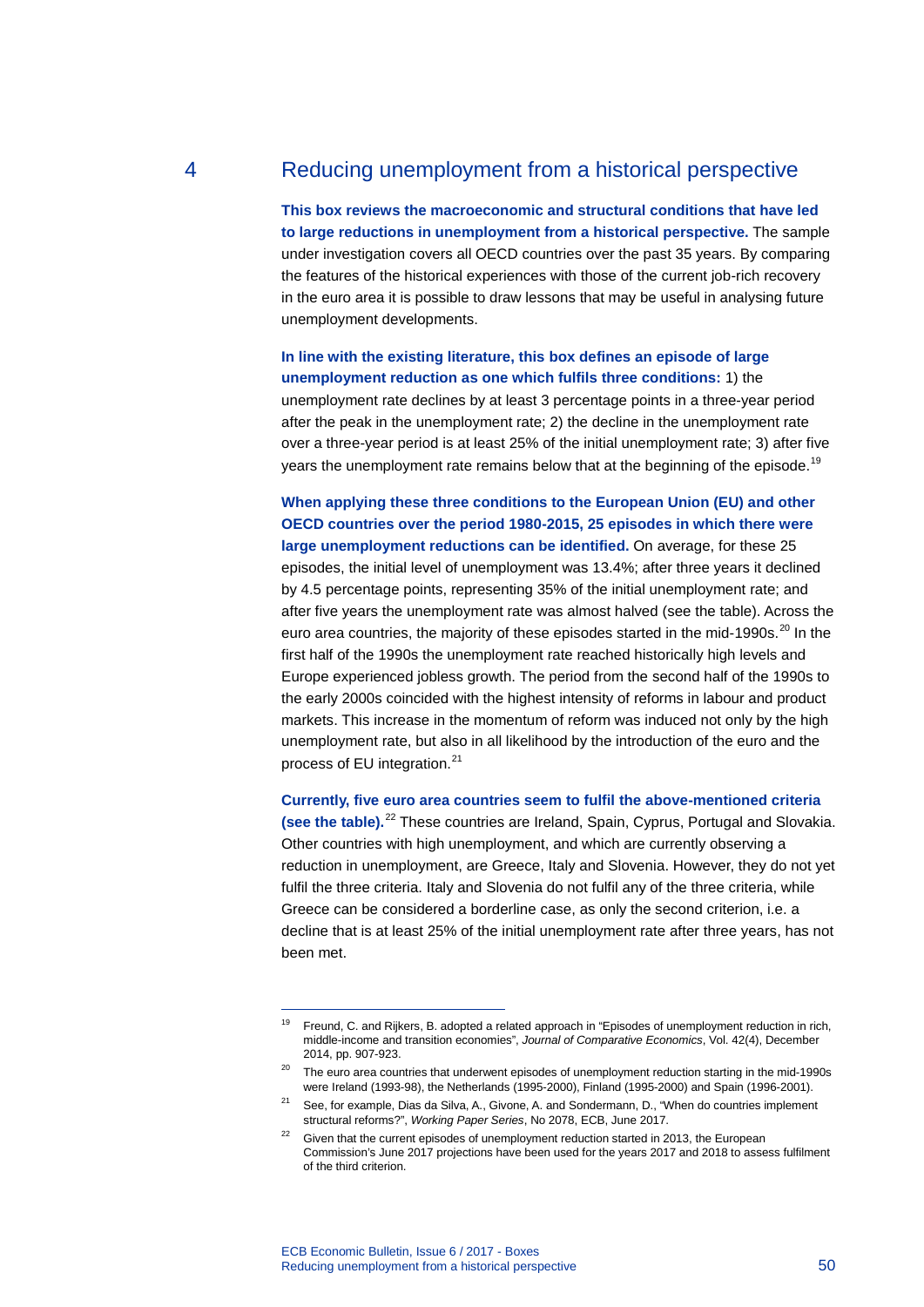#### **Table**

|                           | <b>Start of</b><br>episode | <b>Initial</b><br>unemployment rate<br>(percentages) | Decline in the<br>unemployment rate<br>after three years<br>(percentage<br>points) | Decline in the<br>unemployment rate<br>after three years<br>(percentages) | Decline in the<br>unemployment rate<br>after five years<br><i>(percentage)</i><br>points) |
|---------------------------|----------------------------|------------------------------------------------------|------------------------------------------------------------------------------------|---------------------------------------------------------------------------|-------------------------------------------------------------------------------------------|
| <b>Historical average</b> | ä,                         | 13.4                                                 | 4.5                                                                                | 35                                                                        | 6.2                                                                                       |
| <b>Ireland</b>            | 2012                       | 14.7                                                 | 5.3                                                                                | 36                                                                        | 8.3                                                                                       |
| previous episode          | 1993                       | 15.6                                                 | 3.9                                                                                | 25                                                                        | 8.1                                                                                       |
| <b>Spain</b>              | 2013                       | 26.1                                                 | 6.5                                                                                | 25                                                                        | 10.2                                                                                      |
| previous episode          | 1996                       | 19.9                                                 | 6.3                                                                                | 32                                                                        | 9.3                                                                                       |
| <b>Cyprus</b>             | 2014                       | 16.1                                                 | 4.4                                                                                | 27                                                                        | $5.5*$                                                                                    |
| <b>Portugal</b>           | 2013                       | 16.4                                                 | 5.2                                                                                | 32                                                                        | 7.2                                                                                       |
| previous episode          | 1985                       | 9.8                                                  | 3.1                                                                                | 32                                                                        | 4.2                                                                                       |
| <b>Slovakia</b>           | 2013                       | 14.2                                                 | 4.5                                                                                | 32                                                                        | 6.6                                                                                       |
| previous episode          | 2004                       | 18.3                                                 | 7.1                                                                                | 39                                                                        | 6.2                                                                                       |
| <b>Memo items:</b>        |                            |                                                      |                                                                                    |                                                                           |                                                                                           |
| <b>Greece</b>             | 2013                       | 27.5                                                 | 3.9                                                                                | 14                                                                        | $-5.9$                                                                                    |
| <b>Italy</b>              | 2014                       | 12.7                                                 | 1.2                                                                                | 9                                                                         | $1.4*$                                                                                    |
| <b>Slovenia</b>           | 2013                       | 10.1                                                 | 2.1                                                                                | 21                                                                        | 3.8                                                                                       |
| euro area                 | 2013                       | 12.0                                                 | 2.1                                                                                | 17                                                                        | 3.2                                                                                       |

#### Current episodes of large reductions in unemployment

Source: ECB staff calculations based on European Commission data.

Notes: \* Data up to four years since the start of the unemployment reduction. The historical average refers to the simple average of the 25 episodes identified across 41 EU and OECD countries between 1980 and 2010.

**The macroeconomic and structural conditions at the onset of episodes of large reductions in unemployment were significantly different to those where such unemployment reduction did not occur.** Chart A compares the macroeconomic and structural features of the 25 episodes of large reductions in unemployment with those of a group of countries that did not experience such an episode, notwithstanding the fact that in the latter group the unemployment rate was at least as high as the average unemployment rate of the former group at the onset of the episode.

**Generally, the onset of an episode of large unemployment reduction occurs in the presence of a large degree of economic slack.** Chart A(a) shows that countries undergoing an episode of large unemployment reduction have a larger negative output gap than countries in which the unemployment rate remains high.

**Episodes of large reductions in unemployment occur in the presence of more efficient structures and institutions.** When comparing the group in which there is a large reduction in unemployment with the group in which there is not, the latter is characterised by significantly weaker structures/economic institutions, as measured by product market efficiency and overall efficiency of economic institutions (see Chart A(b) and (c)). This seems to suggest that successful episodes of unemployment reduction come about when structural conditions, including product and labour market regulations and the overall quality of institutions, are more sound.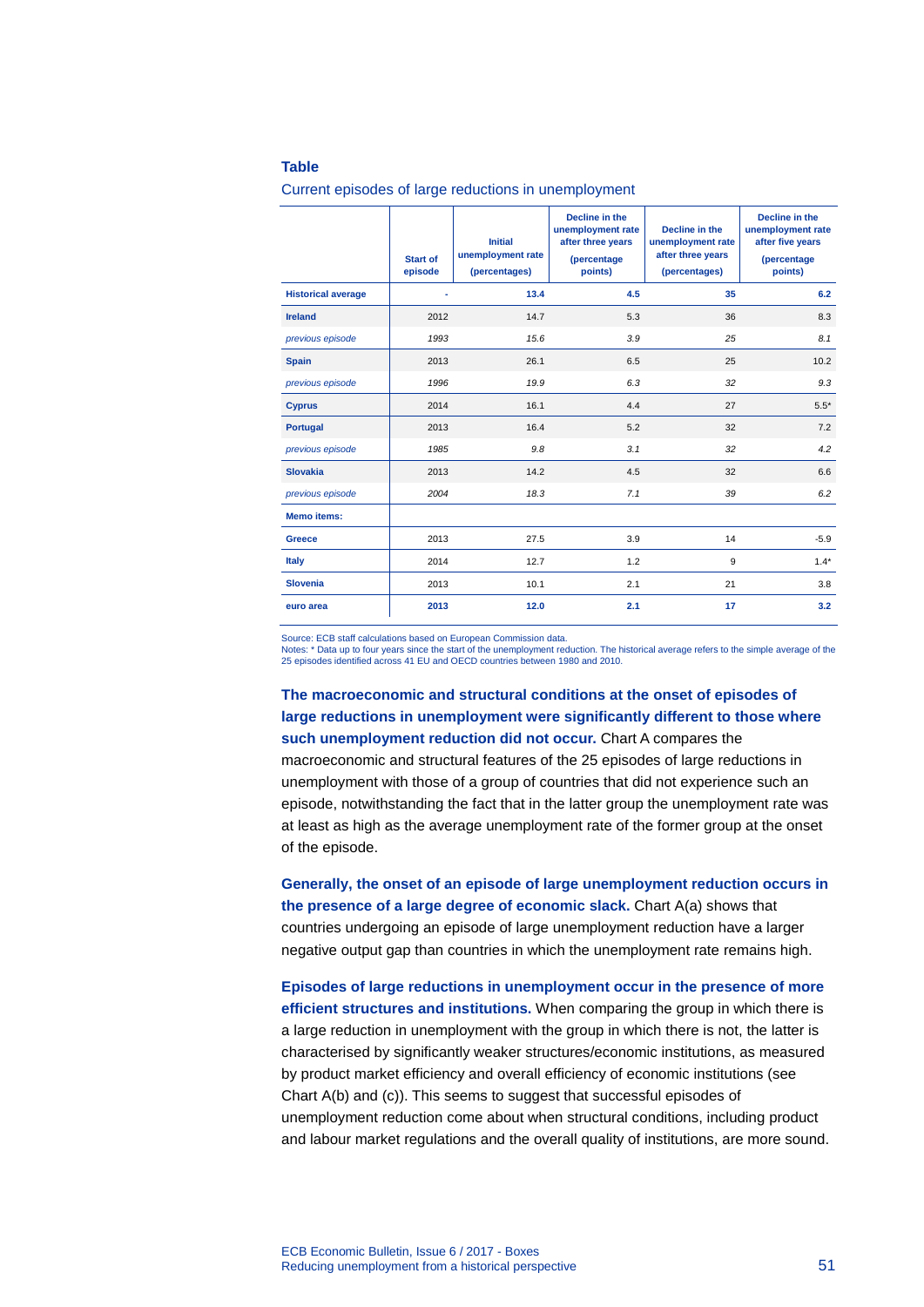### **Chart A**

-

Comparison of macroeconomic and structural features of countries with high unemployment that saw a large reduction in unemployment (A) with those of countries that did not see a large reduction in unemployment (B)



Source: ECB staff calculations based on Eurostat data.

Notes: A refers to observations with average unemployment rate above 13%, followed by a large reduction in unemployment. B refers to observations with average unemployment rate above 13%, not followed by a large reduction in unemployment The 13% threshold relates to the average unemployment rate at the onset of episodes of large reductions in unemployment (see table).

**The evolution of key macroeconomic and structural variables around historical episodes of unemployment reduction can shed further light on patterns of unemployment reduction.** Chart B shows developments in the unemployment rate, GDP growth, compensation per employee and the reform stance<sup>[23](#page-2-0)</sup> in the countries that witnessed large reductions in unemployment compared with the sample average. $24$  It shows that real compensation per employee moderates substantially before an episode of large reduction in unemployment starts and sees hardly any growth until three years after the start of the episode. GDP growth falls substantially in the two years preceding the episode. Following the start of the episode of large reduction in unemployment, GDP grows significantly during the five-year period. In addition to the role played by the economic cycle, the increase in reform efforts is associated with a subsequent reduction in the unemployment rate. This can be seen in Chart B, as the number of reforms peaks before the episode of unemployment reduction starts.

<span id="page-2-0"></span><sup>&</sup>lt;sup>23</sup> The reform stance is computed using the change in the OECD's indicators of employment protection legislation (EPL) and of regulation in network industries, i.e. energy, transport and communications (ETCR), and a measure of the degree of centralisation of wage bargaining, as compiled by the Fraser Institute. The changes in these series are used as a proxy for labour and product market reforms, which are likely to have an impact on labour demand and supply and thus on the unemployment rate. The focus is on relatively large reforms, which are defined as reforms that exceed two standard deviations of the change in the indicator over all observations in each series. The reform stance indicator assumes a value of 0 if no large reforms are implemented, 1 if a large reform is implemented, 2 if large reforms are implemented in two areas, and 3 if large reforms are implemented simultaneously across the three indicators.

<span id="page-2-1"></span> $24$  All variables have been demeaned to account for covariate shocks and time trends.